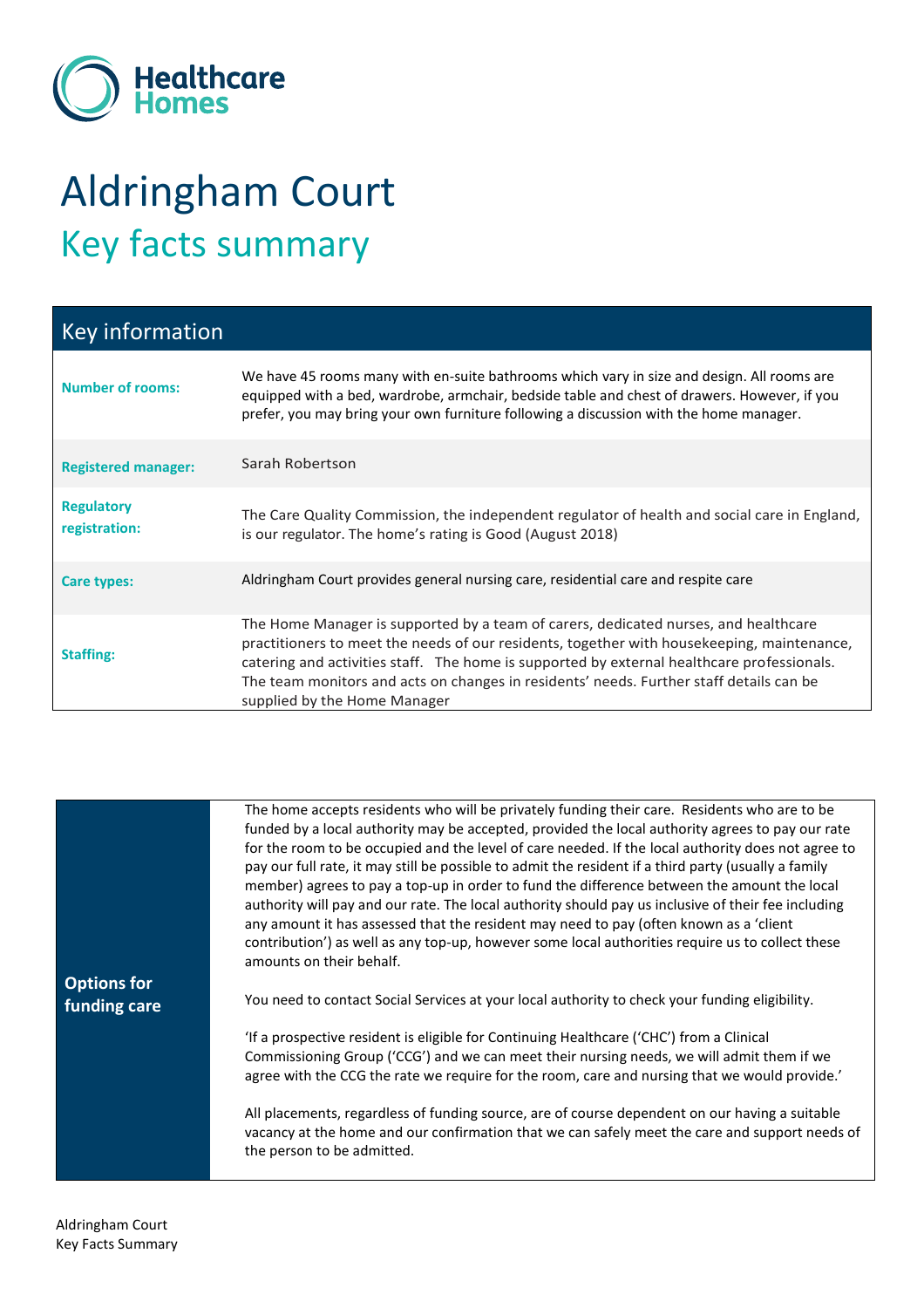

| Before admission we will require information from you to evidence that you have the financial<br>means to fund your residency at the home.                                                                                                                                                                                                                                                                                                                                                                                                                                                                                                                                                                                                                                                                                                                                                                                                                                                                                              |
|-----------------------------------------------------------------------------------------------------------------------------------------------------------------------------------------------------------------------------------------------------------------------------------------------------------------------------------------------------------------------------------------------------------------------------------------------------------------------------------------------------------------------------------------------------------------------------------------------------------------------------------------------------------------------------------------------------------------------------------------------------------------------------------------------------------------------------------------------------------------------------------------------------------------------------------------------------------------------------------------------------------------------------------------|
| You must pay for the first month of your stay by no later than the day of admission.                                                                                                                                                                                                                                                                                                                                                                                                                                                                                                                                                                                                                                                                                                                                                                                                                                                                                                                                                    |
| Our fees are then payable monthly in advance. We will require a completed direct debit mandate<br>ready to be put in place on the first day of your residency. Your first 28 days are a trial period<br>during which both you and we can serve on the other 7 days' notice. We will only do so if we have<br>good reason e.g., we cannot meet your needs.                                                                                                                                                                                                                                                                                                                                                                                                                                                                                                                                                                                                                                                                               |
| If you wish to stay with us short term (28 days or less) then we require the total fee for the short<br>stay to be paid in full prior to you being admitted to the home.                                                                                                                                                                                                                                                                                                                                                                                                                                                                                                                                                                                                                                                                                                                                                                                                                                                                |
| Weekly fees at the home currently start at £1,210.00 for residential care and nursing care, based<br>on occupation of a standard room. Weekly fees for respite (short term) stays are £1,294.70. We<br>will be able to confirm the exact weekly cost of your placement once we have assessed your<br>needs and you have selected the room you wish to occupy.                                                                                                                                                                                                                                                                                                                                                                                                                                                                                                                                                                                                                                                                           |
| If you are assessed by the CCG as eligible for Funded Nursing Care (FNC), the fee we charge you<br>will be inclusive of this amount and we will refund this amount to you when the CCG pay it to us.                                                                                                                                                                                                                                                                                                                                                                                                                                                                                                                                                                                                                                                                                                                                                                                                                                    |
|                                                                                                                                                                                                                                                                                                                                                                                                                                                                                                                                                                                                                                                                                                                                                                                                                                                                                                                                                                                                                                         |
| Before being admitted (whether for a short or long stay) we will carry out a needs assessment to<br>check how much care and other support you need. Your care package will include:<br>Your entire care and support, with a monthly review of your care plan<br>$\bullet$<br>Provision of all utility and accommodation<br>$\bullet$<br>Home and room cleaning and your non-specialist laundry requirements met<br>$\bullet$<br>Your own key care worker and trained staff 24/7<br>$\bullet$<br>All your meals prepared by our chef, as well as snacks and drinks*<br>$\bullet$<br>Other facilities include a children's play area, bandstand, conservatory quiet rooms and<br>$\bullet$<br>hair salon<br>Activities at the home to meet both individual and group needs<br>$\bullet$<br>Access to communal lounges and dining areas<br>$\bullet$<br>Internet access (please note we cannot guarantee this is available in all locations at the<br>$\bullet$<br>home).<br>* Our most recent Food Hygiene Rating in February 2022 was 5* |
|                                                                                                                                                                                                                                                                                                                                                                                                                                                                                                                                                                                                                                                                                                                                                                                                                                                                                                                                                                                                                                         |
| There may be extra services or items you want. They should be agreed on admission and can be<br>changed as and when you wish. Ask us for a full list (and pricings) and we will advise you. The<br>most popular extras are:<br>Hairdressing<br>$\bullet$<br>Chiropody and other healthcare visits or appointments not covered by the NHS<br>٠<br>Non-NHS incontinence products and medication not normally pre-scribed by a GP (e.g.,<br>٠<br>paracetamol)<br>Toiletries, dry cleaning and clothing and shoes<br>$\bullet$<br>Newspapers and magazines.<br>$\bullet$<br>If staff accompany you on a journey e.g., to your bank, or for a medical appointment at hospital<br>which is not covered by the NHS, a time-based charge will be agreed with you.<br>We will keep records of all such extras and a running total of additional costs readily available for<br>you.                                                                                                                                                              |
|                                                                                                                                                                                                                                                                                                                                                                                                                                                                                                                                                                                                                                                                                                                                                                                                                                                                                                                                                                                                                                         |